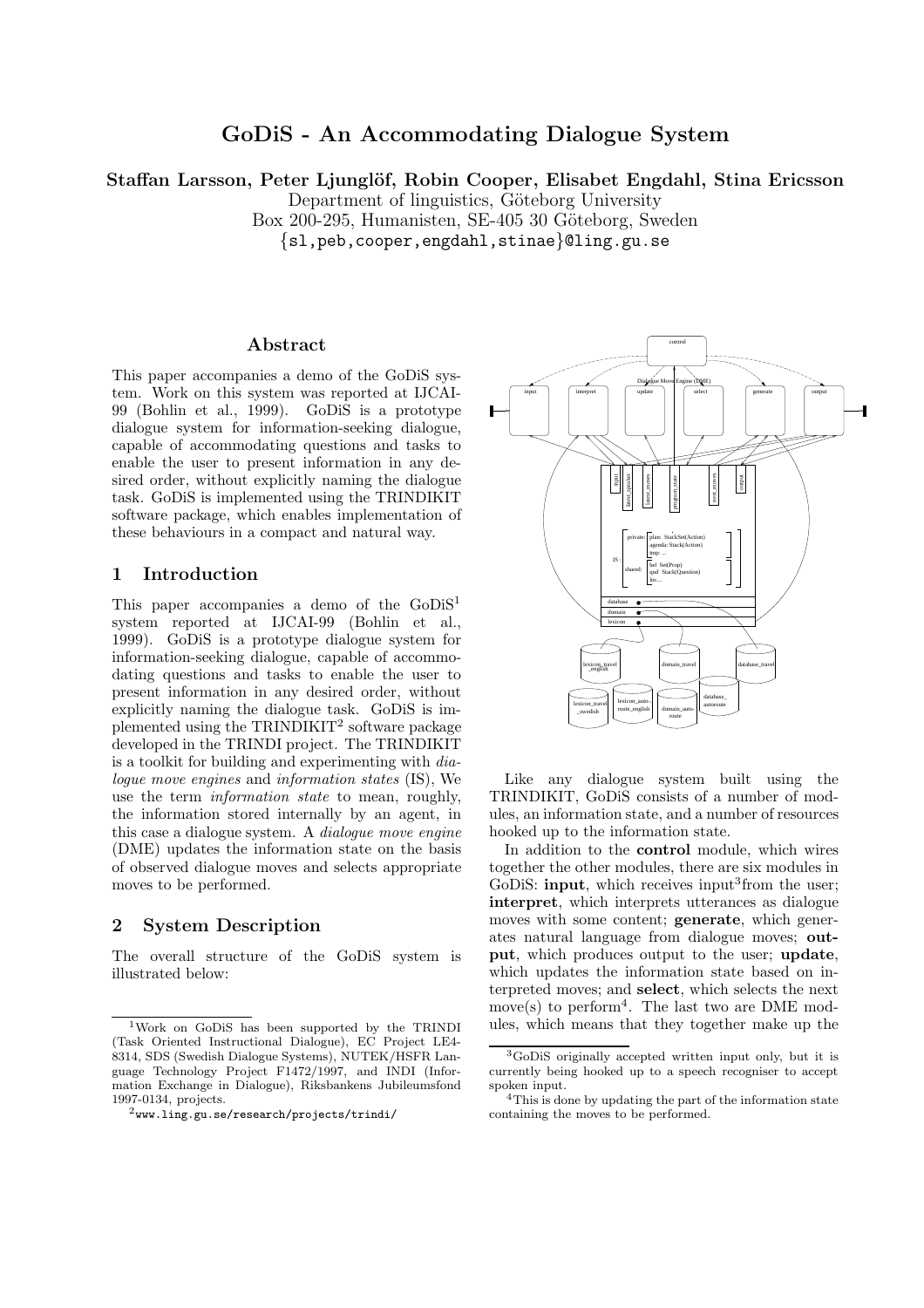DME in GoDiS. DME modules consist of a set of update rules and (optionally) an update algorithm governing the order in which rules are applied. Update rules are rules for updating the information state. They consist of a rule name, a precondition list, and an effect list. The preconditions are conditions on the information state, and the effects are operations on the information state. If the preconditions of a rule are true for the information state, then the effects of that rule can be applied to the information state.

There are three resources in GoDiS: a lexicon, a database and a domain resource containing (among other things) domain-specific dialogue plans. Currently, there are GoDiS resources for a travel agency domain and the autoroute domain. Also, for each of these domains there are lexicons in both English and Swedish.

The question about what should be included in the information state is central to any theory of dialogue management. The notion of information state we are putting forward here is basically a simplified version of the dialogue game board which has been proposed by Ginzburg. We are attempting to use as simple a version as possible in order to have a more or less practical system to experiment with.

The main division in the information state is between information which is private to the agent and that which is (assumed to be) shared between the dialogue participants. What we mean by shared information here is that which has been established (i.e. grounded) during the conversation, akin to what Lewis in (Lewis, 1979) called the "conversational scoreboard". We represent information states of a dialogue participant as a record of the type shown in figure 1.

The private part of the information state includes a set of beliefs and a dialogue plan, i.e. is a list of dialogue actions that the agent wishes to carry out. The plan can be changed during the course of the conversation. For example, if a travel agent discovers that his customer wishes to get information about a flight he will adopt a plan to ask her where she wants to go, when she wants to go, what price class she wants and so on. The agenda, on the other hand, contains the short term goals or obligations that the agent has, i.e. what the agent is going to do next. For example, if the other dialogue participant raises a question, then the agent will normally put an action on the agenda to respond to the question. This action may or may not be in the agent's plan.

The private part of the IS also includes "temporary" shared information that saves the previously shared information until the latest utterance is grounded, i.e. confirmed as having been understood

by the other dialogue participant<sup>5</sup>. In this way it is easy to retract the "optimistic" assumption that the information was understood if it should turn out that the other dialogue participant does not understand or accept it. If the agent pursues a cautious rather than an optimistic strategy then information will at first only be placed in the "temporary" slot until it has been acknowledged by the other dialogue participant whereupon it can be moved to the appropriate shared field.

The (supposedly) shared part of the IS consists of three subparts. One is a set of propositions which the agent assumes for the sake of the conversation and which are established during the dialogue. The second is a stack of questions under discussion (qud). These are questions that have been raised and are currently under discussion in the dialogue. The third contains information about the latest utterance (speaker, moves and integration status).

#### 3 Accommodation in GoDiS

Dialogue participants can address questions that have not been explicitly raised in the dialogue. However, it is important that a question be available to the agent who is to interpret it because the utterance may be elliptical. Here is an example from a travel agency dialogue<sup>6</sup>:

\$J: what month do you want to go \$P: well around 3rd 4th april / some time there \$P: as cheap as possible

The strategy we adopt for interpreting elliptical utterances is to think of them as short answers (in the sense of Ginzburg (Ginzburg, 1998)) to questions on QUD. A suitable question here is What kind of price does P want for the ticket?. This question is not under discussion at the point when  $P$  says "as cheap as possible". But it can be figured out since J knows that this is a relevant question. In fact it will be a question which  $J$  has as an action in his plan to raise. On our analysis it is this fact which enables A to interpret the ellipsis. He finds the matching question on his plan, accommodates by placing it on QUD and then continues with the integration of the information expressed by as cheap as possible as normal. Note that if such a question is not available then the ellipsis cannot be interpreted as in the dialogue below.

A. What time are you coming to pick up Maria? B. Around 6 p.m. As cheap as possible.

<sup>5</sup> In discussing grounding we will assume that there is just one other dialogue participant.

<sup>6</sup>This dialogue has been collected by the University of Lund as part of the SDS project. We quote a translation of the transcription done in Göteborg as part of the same project.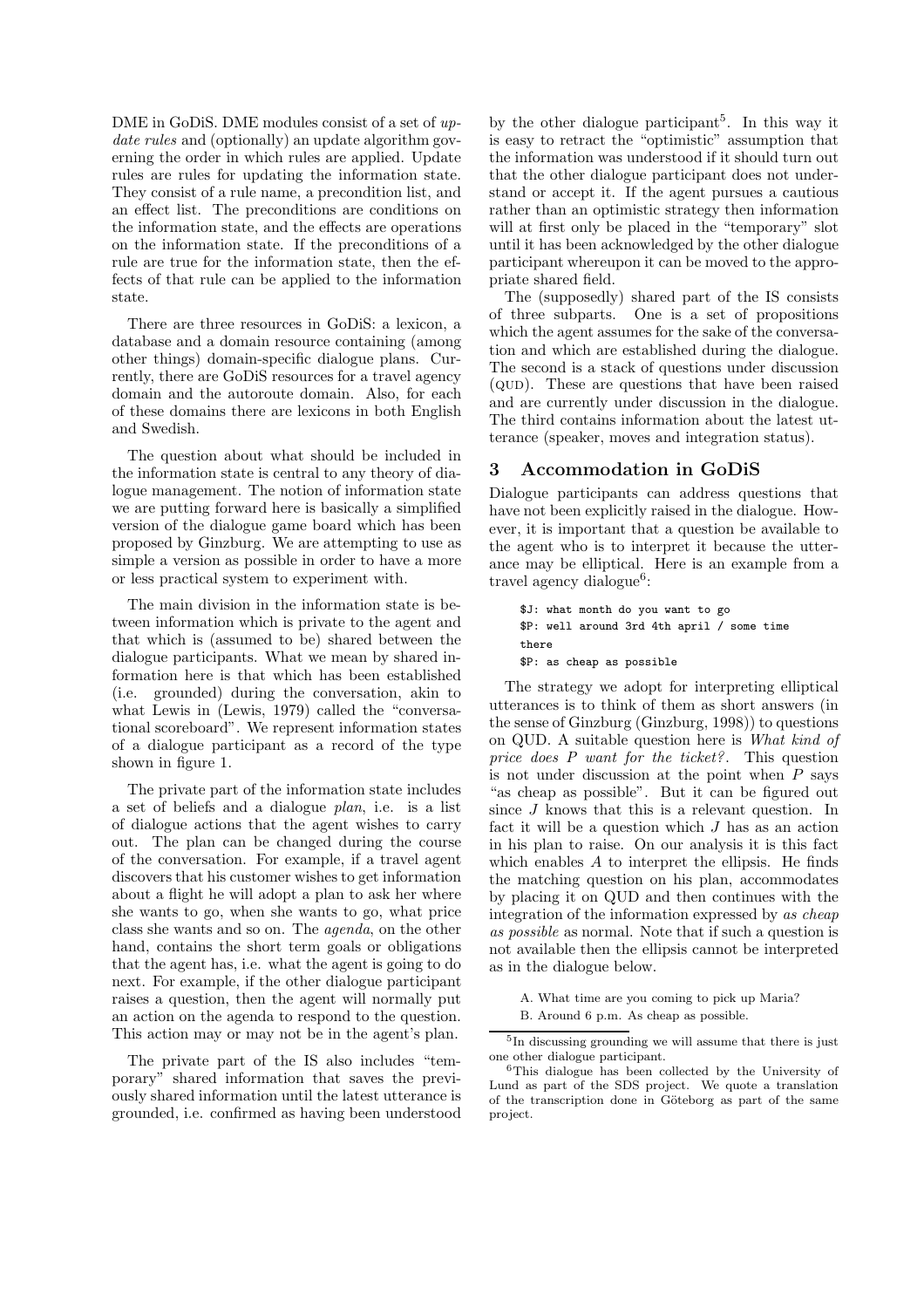

Figure 1: The type of information state we are assuming

This dialogue is incoherent if what is being discussed is when the child Maria is going to be picked up from her friend's house (at least under standard dialogue plans that we might have for such a conversation).

Question accommodation has been implemented in GoDiS using a single information state update rule accommodateQuestion, seen below. When interpreting the latest utterance by the other participant, the system makes the assumption that it was a reply move with content A. This assumption requires accommodating some question Q such that  $A$  is a relevant answer to  $Q$ . The check operator "answer-to $(A, Q)$ " is true if A is a relevant answer to Q given the current information state, according to a (domain-dependent) definition of question-answer relevance.

rule: accommodateQuestion class: accommodate PRE:  $\sqrt{ }$  $\int$  $\overline{\mathcal{L}}$ val( shared.lu.speaker, usr ) in( $SHARED.LU.MOVES, answer(A)$ ) not ( lexicon ::  $\mathbf{yn\_answer}(A)$  ) assoc( SHARED.LU.MOVES,  $\mathbf{answer}(A)$ , false ) in( $\text{PRIVATE.PLAN}, \text{raise}(Q)$ ) domain :: relevant answer $(Q, A)$ EFF: del( PRIVATE.PLAN,  $\text{raise}(Q)$ ) push( $SHARED.QUD, Q$ )

After an initial exchange for establishing contact the first thing that  $P$  says to the travel agent in our dialogue is "flights to paris". This is again an ellipsis which on our analysis has to be interpreted as the answer to a question (two questions, actually) in order to be understandable and relevant. As no questions have been raised yet in the dialogue (apart from whether the participants have each other's attention) the travel agent cannot find the appropriate question on his plan. Furthermore, as this is the first indication of what the customer wants, the travel agent cannot have a plan with detailed questions. We assume that the travel agent has various plan types in his domain knowledge determining what kind of conversations he is able to have. Each plan is associated with a task. E.g. he is able to book trips by various modes of travel, he is able to handle complaints, book hotels, rental cars etc. What he needs to do is take the customer's utterance and try to match it against questions in his plan types in his domain knowledge. When he finds a suitable match he will accommodate the corresponding task, thereby providing a plan to ask relevant question for flights, e.g. when to travel?, what date? etc. Once he has accommodated this task and retrieved the plan he can proceed as in the previous example. That is, he can accommodate the QUD with the relevant question and proceed with the interpretation of ellipsis in the normal fashion.

This example is interesting for a couple of reasons. It provides us with an example of "recursive" accommodation. The QUD needs to be accommodated, but in order to do this the dialogue task needs to be accommodated and the plan retrieved. The other interesting aspect of this is that accommodating the dialogue task in this way actually serves to drive the dialogue forward. That is, the mechanism by which the agent interprets this ellipsis, gives him a plan for a substantial part of the rest of the dialogue. This is a way of capturing the intuition that saying flights to Paris to a travel agent immediately makes a number of questions become relevant.

Task accommodation and retrieval of the relevant plan has been implemented in GoDiS by two information state update rules.

#### 4 Sample dialogues

We will give some examples of GoDiS dialogues in the English travel agency domain. One of the features of the TRINDIKIT is that it provides methods for inspecting the information state at any stage of a dialogue, and also to see which rules are applied. Unfortunately, because of space limitations, we are not able to include examples of this in this paper; however, it is an integral part of our demo.

The first dialogue shows the typical behaviour of dialogue systems for information-seeking: each question is answered in turn, and the user always gives exactly the information requested.

```
$S> Welcome to the travel agency!
$U> hello
```